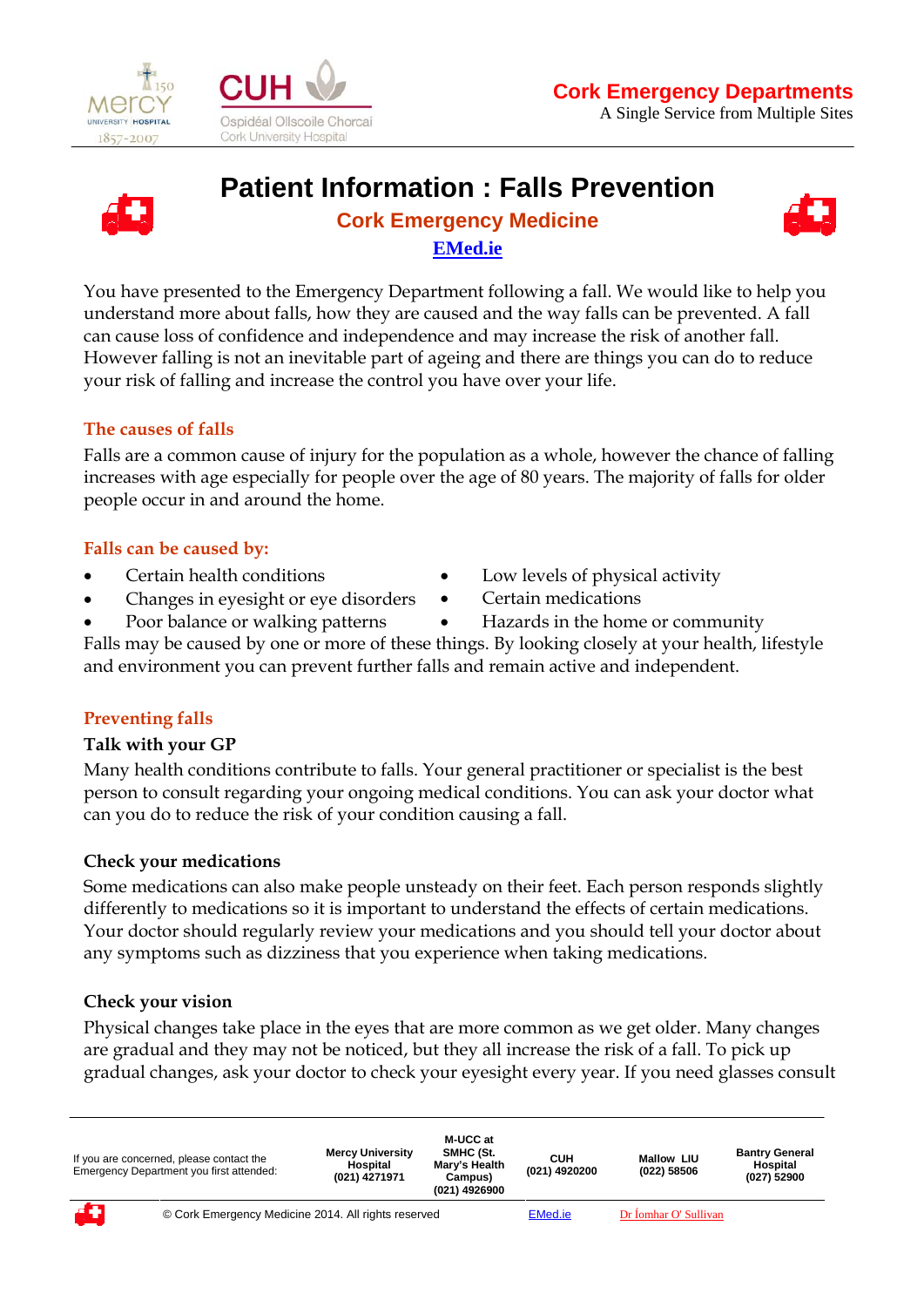

 $\overline{a}$ 





# **Patient Information : Falls Prevention**

## **Cork Emergency Medicine EMed.ie**



your optometrist as to the type of glasses you should purchase. Some people are at extra risk when wearing bifocals or trifocals.

### **Be active**

Being physically active improves health and the functioning of all the body's systems, such as breathing, circulation, digestion, and sleeping. Physical activity is also one way to reduce the risk of falling. It can:

- Improve walking patterns and balance
	- Improve stamina
- Strengthen muscles and joint range
- Speed up reaction time

Talk to your GP before commencing exercise. If you have problems walking, standing or balancing you may need to see a physiotherapist who can develop a physical activity program to suit you. There are also a number of community-based exercise programs that can improve your walking, strength and balance. Tai Chi is particularly effective and can be a great way to slowly increase your activity.

#### **See a podiatrist**

You may also need to see a podiatrist who can prevent and treat foot problems and advise you regarding safe footwear. A safe shoe, which has a good fit, flat broad heels, good fastening and good grip on the sole, will reduce your risk of falling.

### **Create a safe environment**

Most people fall in or around their home. However it is not difficult to create a safe home environment. By ensuring your home is safe you will enhance the likelihood of remaining independent and at home for as long as possible.

Your home can be made safer by:

- Slip resistant flooring and paving surfaces
- Extra lighting in and around the house
- Clear, uncluttered hallways
- Uncluttered bedrooms without loose rugs
- Hand rails to assist with balance when using steps, stairs, the shower or toilet.

You can also reduce your risk of falling by ensuring all power cords are tucked away.

Automatic sensor night lights and touch lamps next to your bed are also helpful.

An occupational therapist can advise you about changes, aids or equipment which can be provided to make you safer in your home and enhance your lifestyle.

| If you are concerned, please contact the<br>Emergency Department you first attended: | <b>Mercy University</b><br>Hospital<br>(021) 4271971 | M-UCC at<br>SMHC (St.<br>Mary's Health<br>Campus)<br>(021) 4926900 | CUH<br>(021) 4920200 | <b>Mallow LIU</b><br>(022) 58506 | <b>Bantry General</b><br>Hospital<br>(027) 52900 |
|--------------------------------------------------------------------------------------|------------------------------------------------------|--------------------------------------------------------------------|----------------------|----------------------------------|--------------------------------------------------|
| © Cork Emergency Medicine 2014. All rights reserved                                  |                                                      |                                                                    | <b>EMed.ie</b>       | Dr Íomhar O' Sullivan            |                                                  |